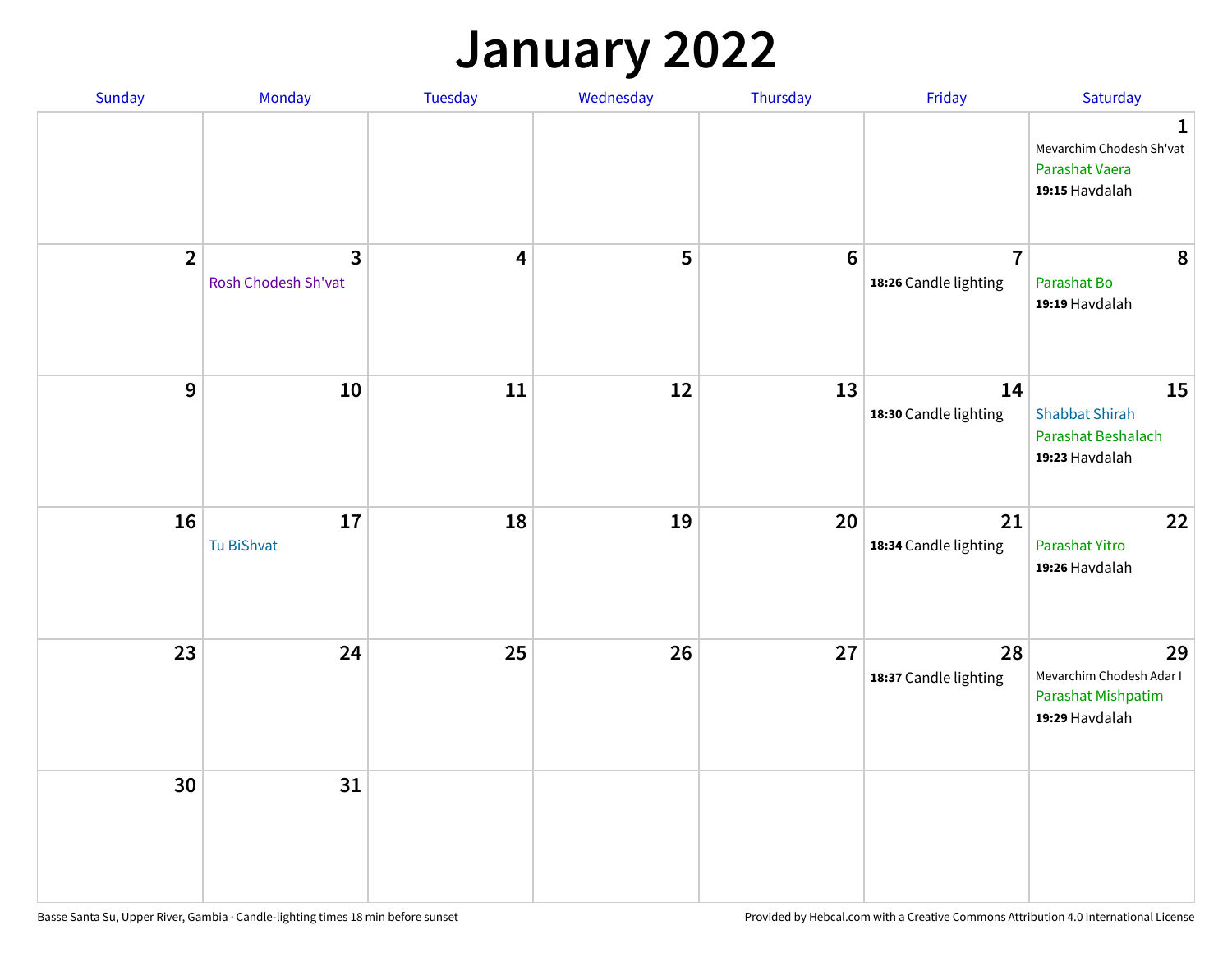# **February 2022**

| Sunday | Monday         | Tuesday                             | Wednesday                             | Thursday | Friday                                           | Saturday                                                                                          |
|--------|----------------|-------------------------------------|---------------------------------------|----------|--------------------------------------------------|---------------------------------------------------------------------------------------------------|
|        |                | $\mathbf{1}$<br>Rosh Chodesh Adar I | $\overline{2}$<br>Rosh Chodesh Adar I | 3        | $\overline{\mathbf{4}}$<br>18:40 Candle lighting | $5\phantom{.0}$<br>Parashat Terumah<br>19:32 Havdalah                                             |
| $6\,$  | $\overline{7}$ | 8                                   | 9                                     | 10       | $11\,$<br>18:43 Candle lighting                  | 12<br>Parashat Tetzaveh<br>19:34 Havdalah                                                         |
| 13     | 14             | 15<br><b>Purim Katan</b>            | 16                                    | 17       | 18<br>18:45 Candle lighting                      | 19<br>Parashat Ki Tisa<br>19:36 Havdalah                                                          |
| 20     | 21             | 22                                  | 23                                    | 24       | 25<br>18:46 Candle lighting                      | 26<br><b>Shabbat Shekalim</b><br>Mevarchim Chodesh Adar II<br>Parashat Vayakhel<br>19:37 Havdalah |
| 27     | 28             |                                     |                                       |          |                                                  |                                                                                                   |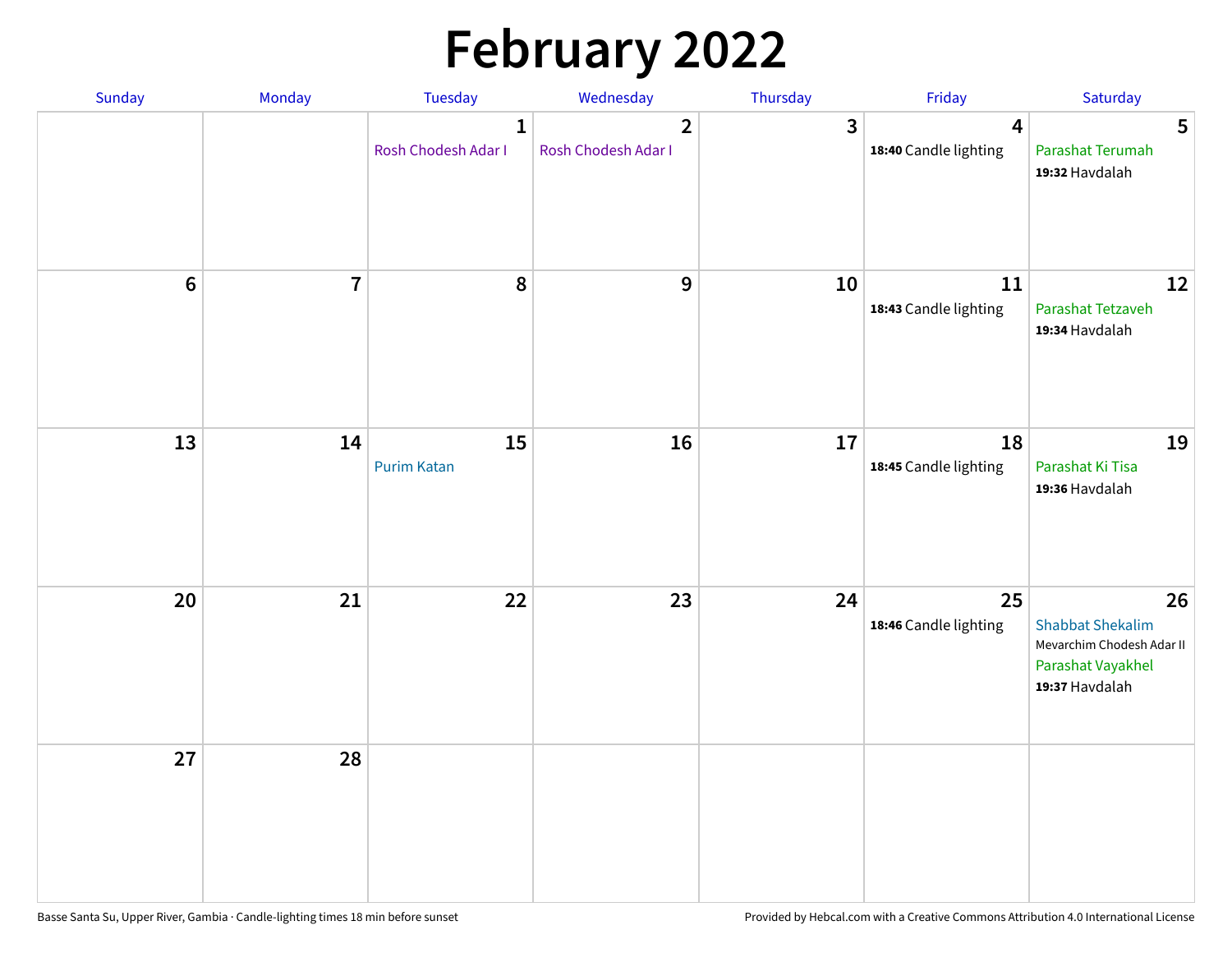## **March 2022**

| Sunday         | Monday         | Tuesday      | Wednesday                                                                                | Thursday                  | Friday                                              | Saturday                                                                                   |
|----------------|----------------|--------------|------------------------------------------------------------------------------------------|---------------------------|-----------------------------------------------------|--------------------------------------------------------------------------------------------|
|                |                | $\mathbf{1}$ | $\overline{2}$                                                                           | 3<br>Rosh Chodesh Adar II | 4<br>Rosh Chodesh Adar II<br>18:48 Candle lighting  | 5<br>Parashat Pekudei<br>19:38 Havdalah                                                    |
| $6\phantom{1}$ | $\overline{7}$ | 8            | $9$                                                                                      | 10                        | 11<br>18:48 Candle lighting                         | 12<br><b>Shabbat Zachor</b><br>Parashat Vayikra<br>19:39 Havdalah                          |
| 13             | 14             | 15           | 16<br>06:01 Fast begins<br><b>Ta'anit Esther</b><br>19:33 Fast ends<br><b>Erev Purim</b> | 17<br>Purim               | 18<br><b>Shushan Purim</b><br>18:49 Candle lighting | 19<br>Parashat Tzav<br>19:39 Havdalah                                                      |
| 20             | 21             | 22           | 23                                                                                       | 24                        | 25<br>18:50 Candle lighting                         | 26<br><b>Shabbat Parah</b><br>Mevarchim Chodesh Nisan<br>Parashat Shmini<br>19:40 Havdalah |
| 27             | 28             | 29           | 30                                                                                       | 31                        |                                                     |                                                                                            |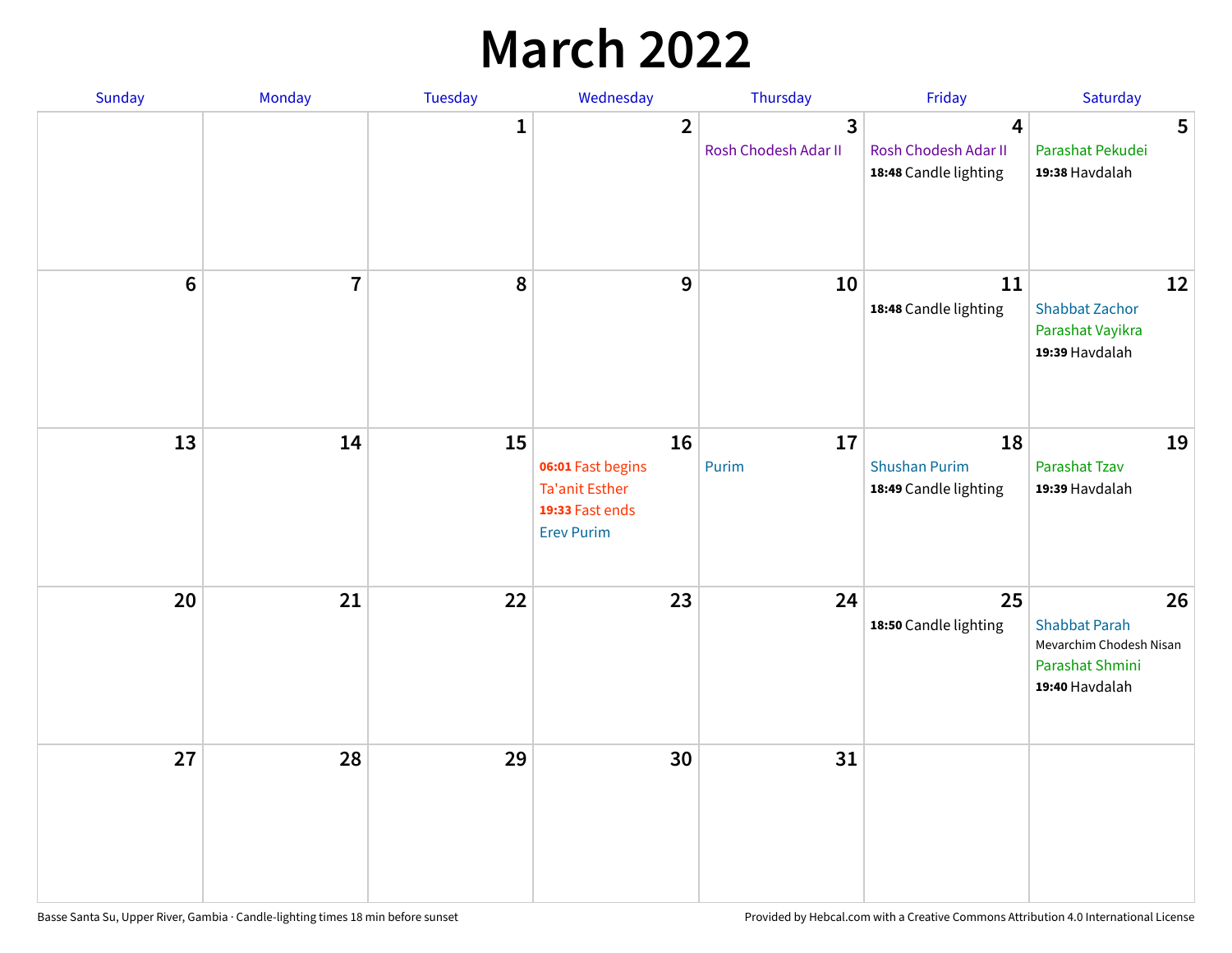## **April 2022**

| Sunday                                   | Monday                  | <b>Tuesday</b>         | Wednesday             | Thursday                                        | Friday                                                                                            | Saturday                                                                                                            |
|------------------------------------------|-------------------------|------------------------|-----------------------|-------------------------------------------------|---------------------------------------------------------------------------------------------------|---------------------------------------------------------------------------------------------------------------------|
|                                          |                         |                        |                       |                                                 | 1<br>18:50 Candle lighting                                                                        | $\overline{2}$<br><b>Shabbat HaChodesh</b><br><b>Rosh Chodesh Nisan</b><br><b>Parashat Tazria</b><br>19:40 Havdalah |
| 3                                        | $\overline{\mathbf{4}}$ | 5                      | $6\phantom{1}6$       | $\overline{7}$                                  | 8<br>18:51 Candle lighting                                                                        | 9<br><b>Shabbat HaGadol</b><br>Parashat Metzora<br>19:41 Havdalah                                                   |
| 10                                       | 11<br>Yom HaAliyah      | 12                     | 13                    | 14                                              | 15<br>05:40 Fast begins<br><b>Ta'anit Bechorot</b><br><b>Erev Pesach</b><br>18:51 Candle lighting | 16<br>Pesach I<br>19:42 Candle lighting                                                                             |
| 17<br><b>Pesach II</b><br>19:42 Havdalah | 18<br>Pesach III (CH"M) | 19<br>Pesach IV (CH"M) | 20<br>Pesach V (CH"M) | 21<br>Pesach VI (CH"M)<br>18:52 Candle lighting | 22<br><b>Pesach VII</b><br>18:52 Candle lighting                                                  | 23<br><b>Pesach VIII</b><br>19:43 Havdalah                                                                          |
| 24                                       | 25                      | 26                     | 27                    | 28<br>Yom HaShoah                               | 29<br>18:53 Candle lighting                                                                       | 30<br>Mevarchim Chodesh Iyyar<br>Parashat Achrei Mot<br>19:45 Havdalah                                              |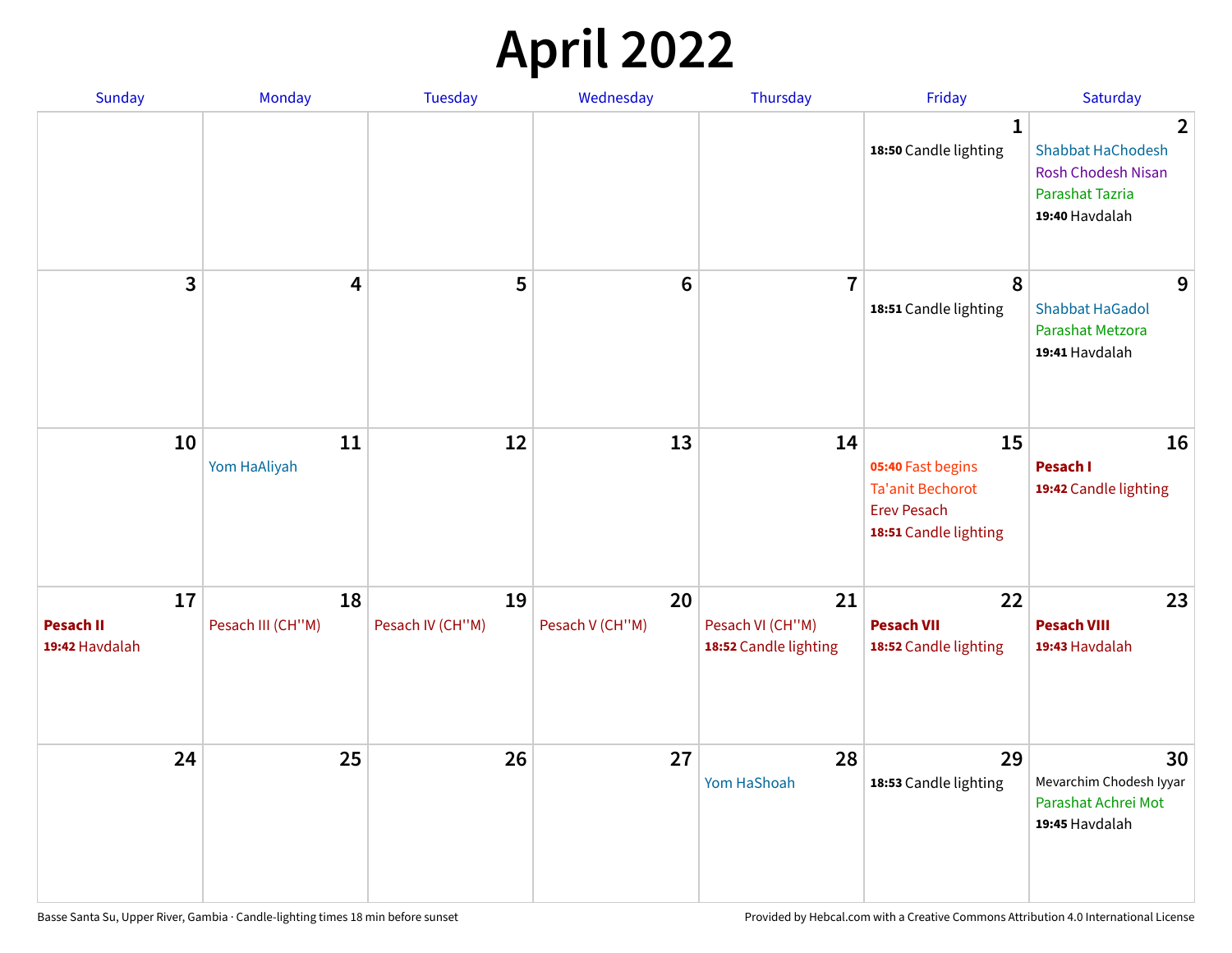## **May 2022**

| Sunday                             | Monday                             | Tuesday                         | Wednesday          | Thursday            | Friday                                  | Saturday                                                               |
|------------------------------------|------------------------------------|---------------------------------|--------------------|---------------------|-----------------------------------------|------------------------------------------------------------------------|
| $\mathbf{1}$<br>Rosh Chodesh Iyyar | $\mathbf{2}$<br>Rosh Chodesh Iyyar | 3                               | 4<br>Yom HaZikaron | 5<br>Yom HaAtzma'ut | $6\phantom{1}$<br>18:55 Candle lighting | $\overline{7}$<br>Parashat Kedoshim<br>19:47 Havdalah                  |
| 8                                  | 9                                  | 10                              | 11                 | 12                  | 13<br>18:57 Candle lighting             | 14<br>Parashat Emor<br>19:49 Havdalah                                  |
| 15<br>Pesach Sheni                 | 16                                 | 17                              | 18                 | 19<br>Lag BaOmer    | 20<br>18:58 Candle lighting             | 21<br>Parashat Behar<br>19:51 Havdalah                                 |
| 22                                 | 23                                 | 24                              | 25                 | 26                  | 27<br>19:01 Candle lighting             | 28<br>Mevarchim Chodesh Sivan<br>Parashat Bechukotai<br>19:54 Havdalah |
| 29<br>Yom Yerushalayim             | 30                                 | 31<br><b>Rosh Chodesh Sivan</b> |                    |                     |                                         |                                                                        |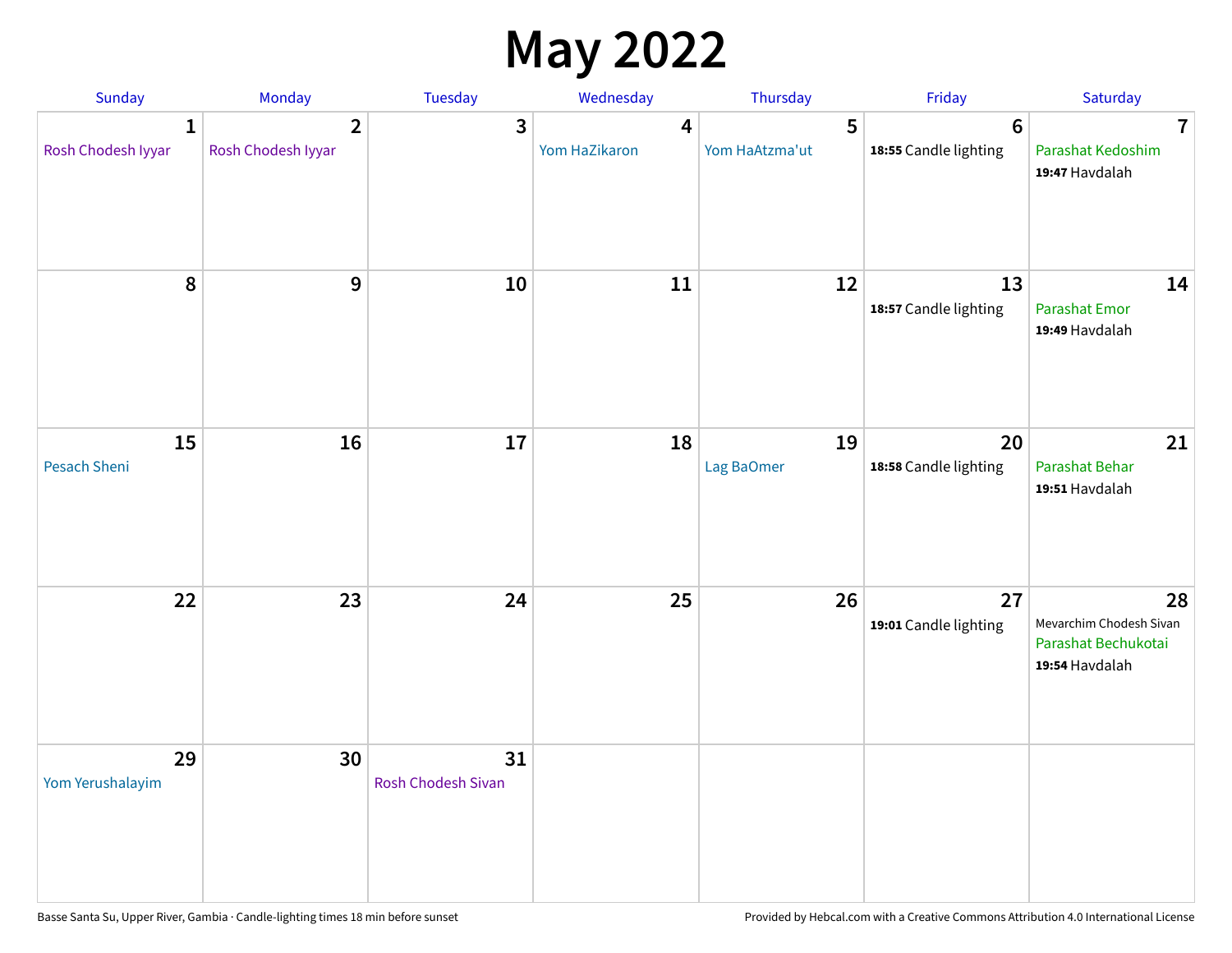#### **June 2022**

| Sunday                                         | Monday                                                | Tuesday        | Wednesday                       | Thursday                        | Friday                      | Saturday                                                               |
|------------------------------------------------|-------------------------------------------------------|----------------|---------------------------------|---------------------------------|-----------------------------|------------------------------------------------------------------------|
|                                                |                                                       |                | 1                               | $\overline{2}$                  | 3<br>19:03 Candle lighting  | 4<br><b>Erev Shavuot</b><br>Parashat Bamidbar<br>19:56 Candle lighting |
| 5<br><b>Shavuot I</b><br>19:56 Candle lighting | $6\phantom{1}$<br><b>Shavuot II</b><br>19:57 Havdalah | $\overline{7}$ | 8                               | 9                               | 10<br>19:05 Candle lighting | 11<br><b>Parashat Nasso</b><br>19:58 Havdalah                          |
| 12                                             | 13                                                    | 14             | 15                              | 16                              | 17<br>19:07 Candle lighting | 18<br>Parashat Beha'alotcha<br>20:00 Havdalah                          |
| 19                                             | 20                                                    | 21             | 22                              | 23                              | 24<br>19:08 Candle lighting | 25<br>Mevarchim Chodesh Tamuz<br>Parashat Sh'lach<br>20:02 Havdalah    |
| 26                                             | 27                                                    | 28             | 29<br><b>Rosh Chodesh Tamuz</b> | 30<br><b>Rosh Chodesh Tamuz</b> |                             |                                                                        |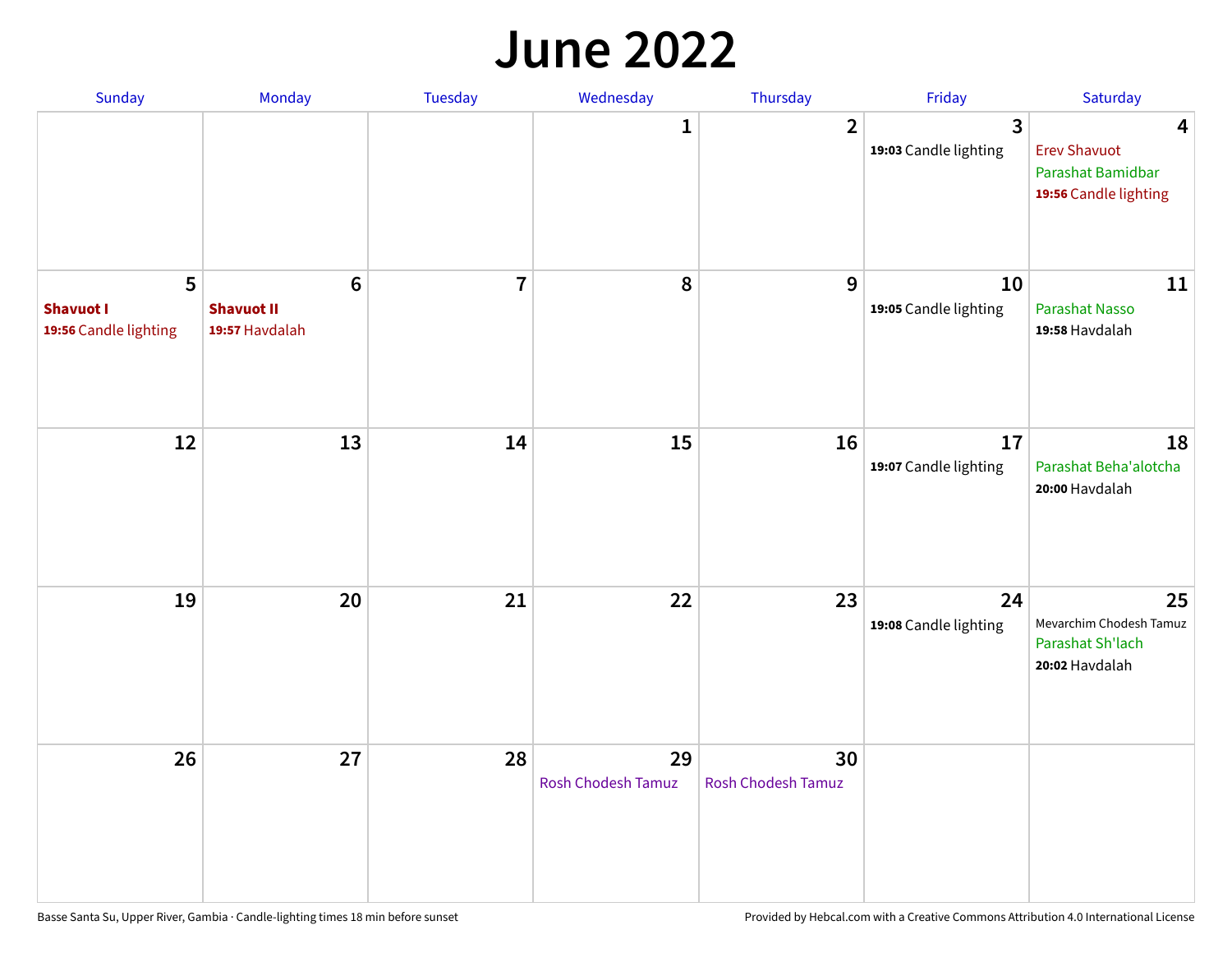## **July 2022**

| Sunday                                                           | Monday                  | Tuesday | Wednesday | Thursday       | Friday                                         | Saturday                                                                |
|------------------------------------------------------------------|-------------------------|---------|-----------|----------------|------------------------------------------------|-------------------------------------------------------------------------|
|                                                                  |                         |         |           |                | $\mathbf{1}$<br>19:09 Candle lighting          | $\overline{2}$<br>Parashat Korach<br>20:03 Havdalah                     |
| $\mathbf{3}$                                                     | $\overline{\mathbf{4}}$ | 5       | $\bf 6$   | $\overline{7}$ | 8<br>19:10 Candle lighting                     | 9<br>Parashat Chukat<br>20:03 Havdalah                                  |
| 10                                                               | 11                      | 12      | 13        | 14             | 15<br>19:09 Candle lighting                    | 16<br><b>Parashat Balak</b><br>20:02 Havdalah                           |
| 17<br>05:29 Fast begins<br><b>Tzom Tammuz</b><br>19:56 Fast ends | 18                      | 19      | 20        | 21             | 22<br>19:08 Candle lighting                    | 23<br>Mevarchim Chodesh Av<br><b>Parashat Pinchas</b><br>20:01 Havdalah |
| 24                                                               | 25                      | 26      | 27        | 28             | 29<br>Rosh Chodesh Av<br>19:07 Candle lighting | 30<br>Parashat Matot-Masei<br>19:59 Havdalah                            |
| 31                                                               |                         |         |           |                |                                                |                                                                         |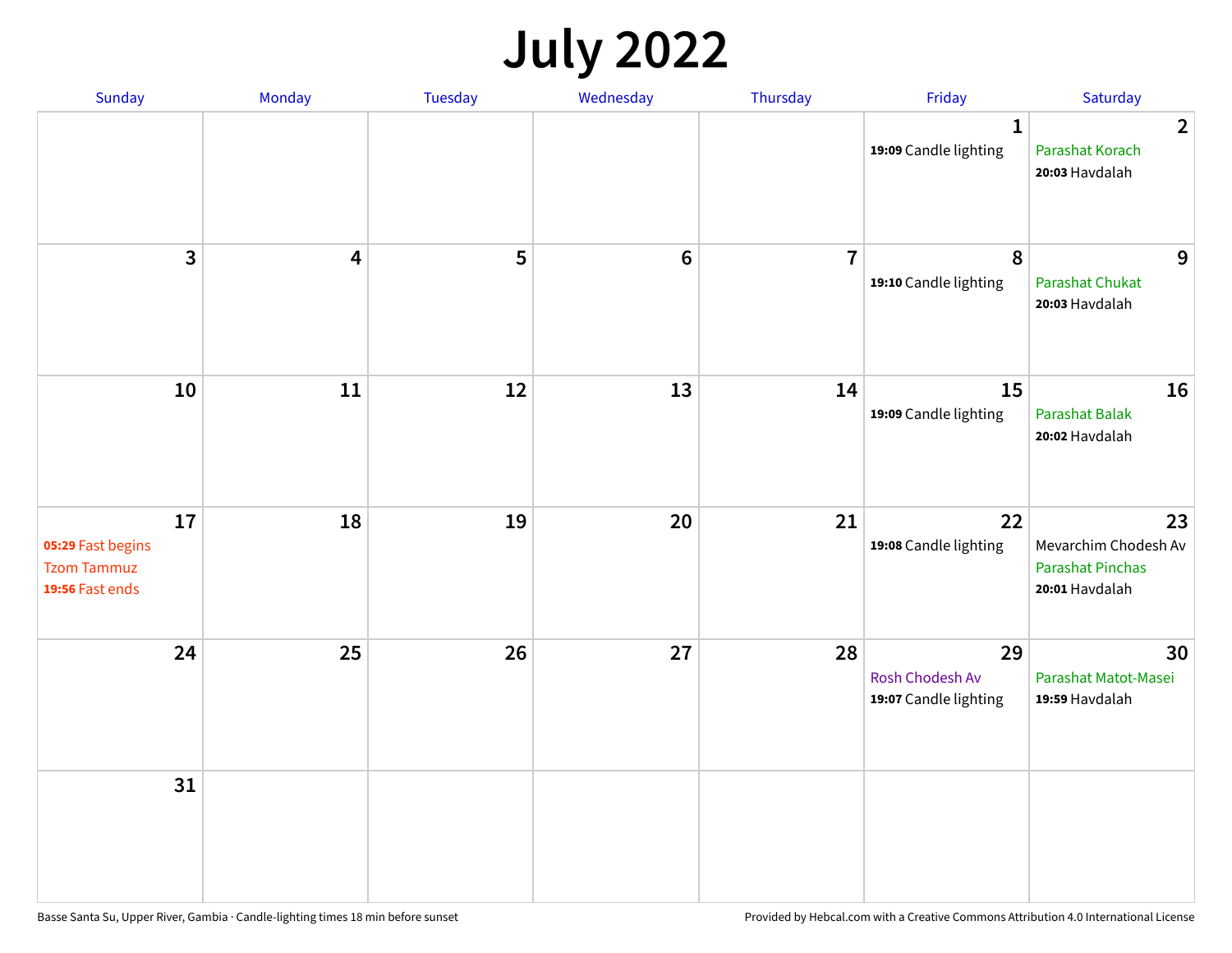# **August 2022**

| Sunday                                                      | Monday       | Tuesday                 | Wednesday | Thursday | Friday                                 | Saturday                                                                                                                       |
|-------------------------------------------------------------|--------------|-------------------------|-----------|----------|----------------------------------------|--------------------------------------------------------------------------------------------------------------------------------|
|                                                             | $\mathbf{1}$ | $\overline{\mathbf{2}}$ | 3         | 4        | 5<br>19:04 Candle lighting             | $6\phantom{1}6$<br><b>Shabbat Chazon</b><br>19:22 Fast begins<br>Erev Tish'a B'Av<br><b>Parashat Devarim</b><br>19:56 Havdalah |
| $\overline{7}$<br>Tish'a B'Av (observed)<br>19:49 Fast ends | 8            | 9                       | 10        | 11       | 12<br>Tu B'Av<br>19:01 Candle lighting | 13<br><b>Shabbat Nachamu</b><br>Parashat Vaetchanan<br>19:52 Havdalah                                                          |
| 14                                                          | 15           | 16                      | 17        | 18       | 19<br>18:58 Candle lighting            | 20<br>Mevarchim Chodesh Elul<br>Parashat Eikev<br>19:48 Havdalah                                                               |
| 21                                                          | 22           | 23                      | 24        | 25       | 26<br>18:53 Candle lighting            | 27<br><b>Rosh Chodesh Elul</b><br>Parashat Re'eh<br>19:43 Havdalah                                                             |
| 28<br>Rosh Hashana LaBehemot<br>Rosh Chodesh Elul           | 29           | 30                      | 31        |          |                                        |                                                                                                                                |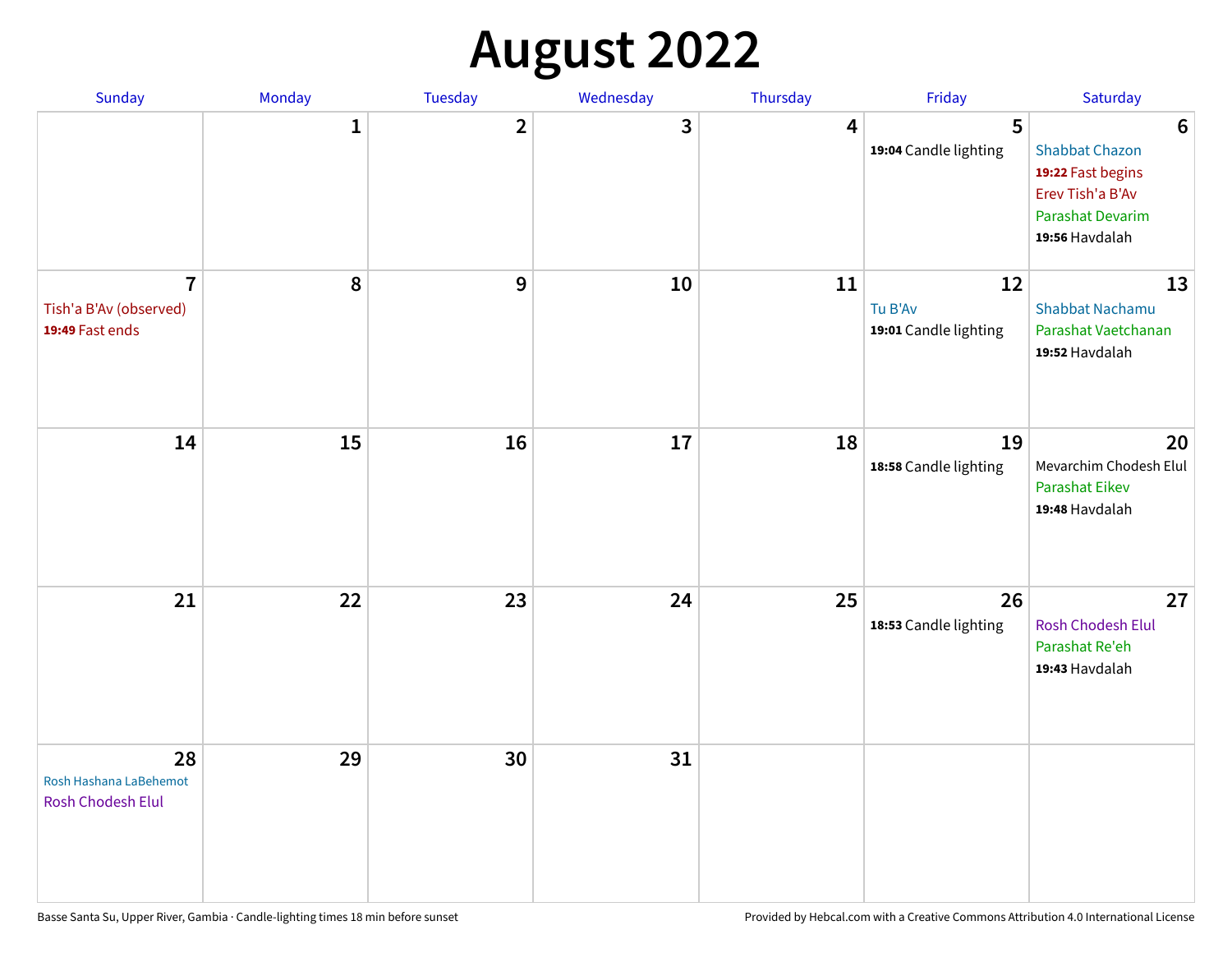## **September 2022**

| Sunday                                           | Monday                                           | Tuesday                                        | Wednesday                                                          | Thursday     | Friday                                  | Saturday                                                  |
|--------------------------------------------------|--------------------------------------------------|------------------------------------------------|--------------------------------------------------------------------|--------------|-----------------------------------------|-----------------------------------------------------------|
|                                                  |                                                  |                                                |                                                                    | $\mathbf{1}$ | $\overline{2}$<br>18:49 Candle lighting | 3<br><b>Parashat Shoftim</b><br>19:38 Havdalah            |
| $\overline{\mathbf{4}}$                          | 5                                                | $6\phantom{1}6$                                | $\overline{7}$                                                     | 8            | 9<br>18:44 Candle lighting              | 10<br>Parashat Ki Teitzei<br>19:33 Havdalah               |
| $11\,$                                           | 12                                               | 13                                             | 14                                                                 | 15           | 16<br>18:39 Candle lighting             | 17<br>Leil Selichot<br>Parashat Ki Tavo<br>19:28 Havdalah |
| 18                                               | 19                                               | 20                                             | 21                                                                 | 22           | 23<br>18:34 Candle lighting             | 24<br>Parashat Nitzavim<br>19:23 Havdalah                 |
| 25<br>Erev Rosh Hashana<br>18:32 Candle lighting | 26<br>Rosh Hashana 5783<br>19:22 Candle lighting | 27<br><b>Rosh Hashana II</b><br>19:21 Havdalah | 28<br>05:43 Fast begins<br><b>Tzom Gedaliah</b><br>19:14 Fast ends | 29           | 30<br>18:29 Candle lighting             |                                                           |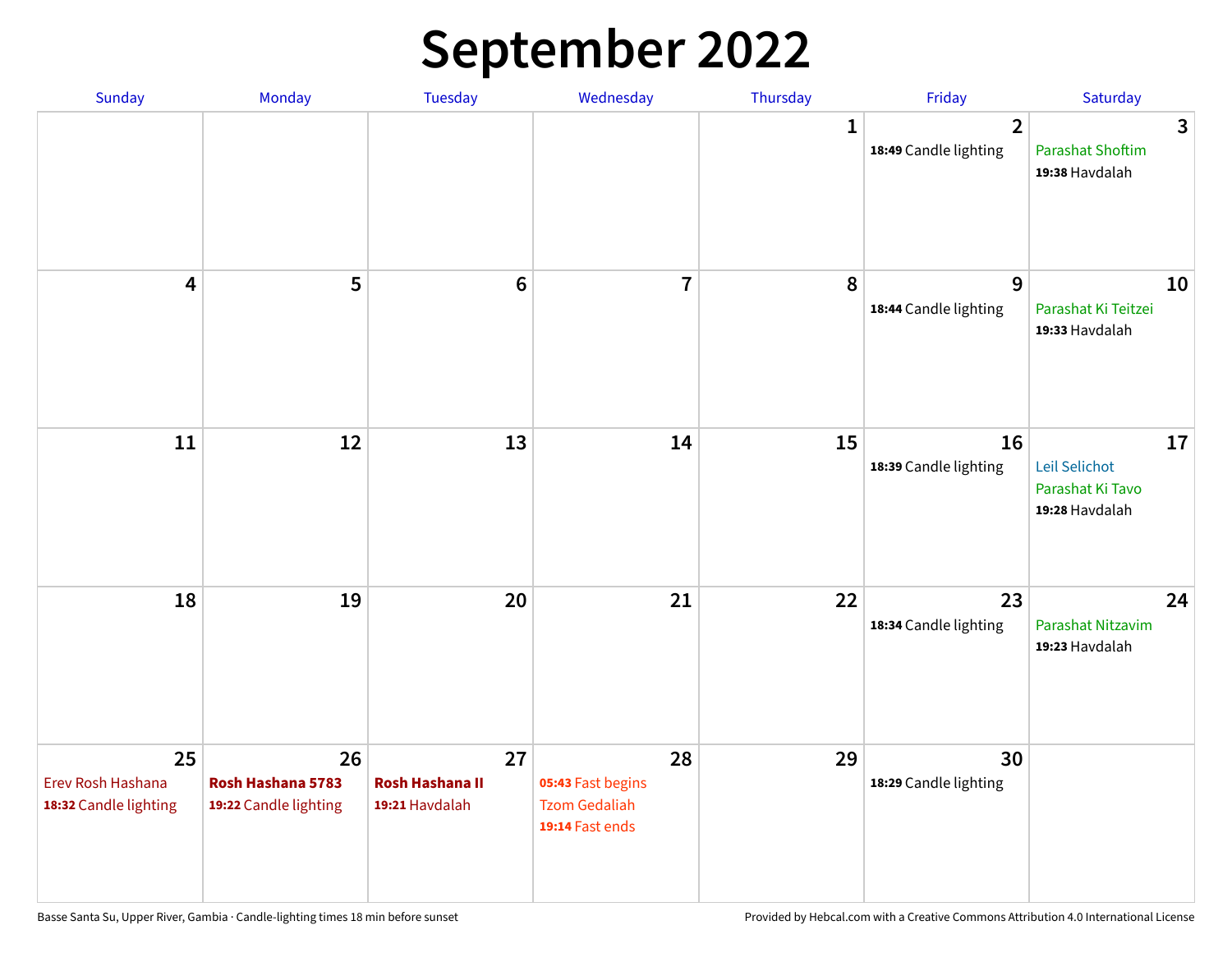## **October 2022**

| <b>Sunday</b>                                            | Monday                                               | <b>Tuesday</b>                                       | Wednesday                                | Thursday               | Friday                                         | Saturday                                                                |
|----------------------------------------------------------|------------------------------------------------------|------------------------------------------------------|------------------------------------------|------------------------|------------------------------------------------|-------------------------------------------------------------------------|
|                                                          |                                                      |                                                      |                                          |                        |                                                | 1<br><b>Shabbat Shuva</b><br>Parashat Vayeilech<br>19:18 Havdalah       |
| $\overline{2}$                                           | 3                                                    | 4<br><b>Erev Yom Kippur</b><br>18:26 Candle lighting | 5<br><b>Yom Kippur</b><br>19:16 Havdalah | 6                      | $\overline{7}$<br>18:24 Candle lighting        | 8<br>Parashat Ha'Azinu<br>19:14 Havdalah                                |
| 9<br><b>Erev Sukkot</b><br>18:23 Candle lighting         | 10<br><b>Sukkot I</b><br>19:12 Candle lighting       | 11<br><b>Sukkot II</b><br>19:12 Havdalah             | 12<br>Sukkot III (CH"M)                  | 13<br>Sukkot IV (CH"M) | 14<br>Sukkot V (CH"M)<br>18:20 Candle lighting | 15<br>Sukkot VI (CH"M)<br>19:10 Havdalah                                |
| 16<br>Sukkot VII (Hoshana Raba)<br>18:19 Candle lighting | 17<br><b>Shmini Atzeret</b><br>19:08 Candle lighting | 18<br><b>Simchat Torah</b><br>19:08 Havdalah         | 19                                       | 20                     | 21<br>18:16 Candle lighting                    | 22<br>Mevarchim Chodesh Cheshvan<br>Parashat Bereshit<br>19:06 Havdalah |
| 23                                                       | 24                                                   | 25<br>Rosh Chodesh Cheshvan                          | 26<br><b>Rosh Chodesh Cheshvan</b>       | 27                     | 28<br>18:13 Candle lighting                    | 29<br><b>Parashat Noach</b><br>19:03 Havdalah                           |
| 30                                                       | 31                                                   |                                                      |                                          |                        |                                                |                                                                         |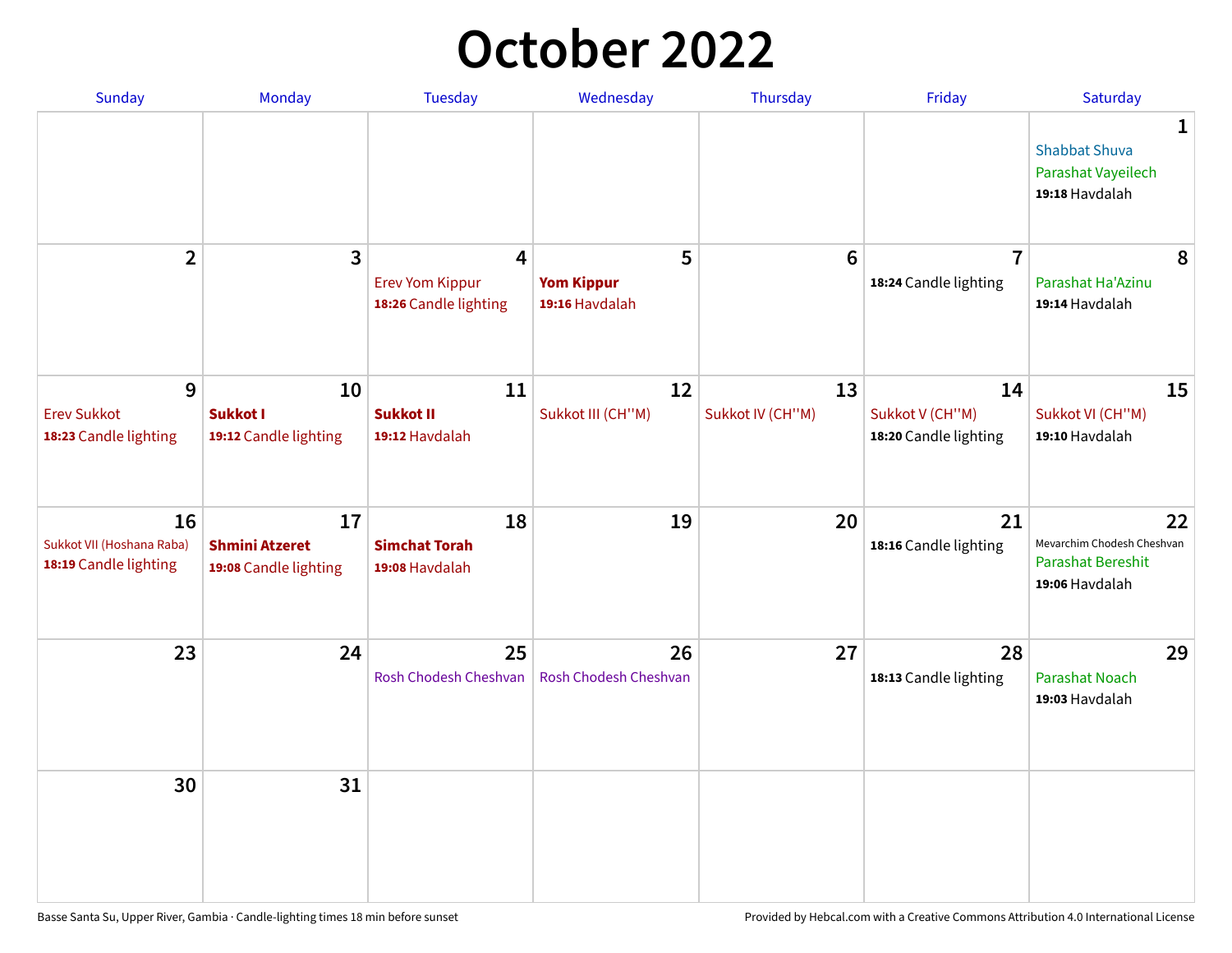## **November 2022**

| Sunday         | Monday         | Tuesday                                        | Wednesday      | Thursday                  | Friday                                             | Saturday                                                                 |
|----------------|----------------|------------------------------------------------|----------------|---------------------------|----------------------------------------------------|--------------------------------------------------------------------------|
|                |                | $\mathbf{1}$<br>Yom HaAliyah School Observance | $\overline{2}$ | 3                         | $\overline{4}$<br>18:10 Candle lighting            | $5\phantom{1}$<br>Parashat Lech-Lecha<br>19:01 Havdalah                  |
| $6\phantom{1}$ | $\overline{7}$ | 8                                              | 9              | 10                        | 11<br>18:09 Candle lighting                        | 12<br>Parashat Vayera<br>19:00 Havdalah                                  |
| 13             | 14             | 15                                             | 16             | 17                        | 18<br>18:08 Candle lighting                        | 19<br>Mevarchim Chodesh Kislev<br>Parashat Chayei Sara<br>19:00 Havdalah |
| 20             | 21             | 22                                             | 23<br>Sigd     | 24<br>Rosh Chodesh Kislev | 25<br>Rosh Chodesh Kislev<br>18:08 Candle lighting | 26<br><b>Parashat Toldot</b><br>19:01 Havdalah                           |
| 27             | 28             | 29                                             | 30             |                           |                                                    |                                                                          |